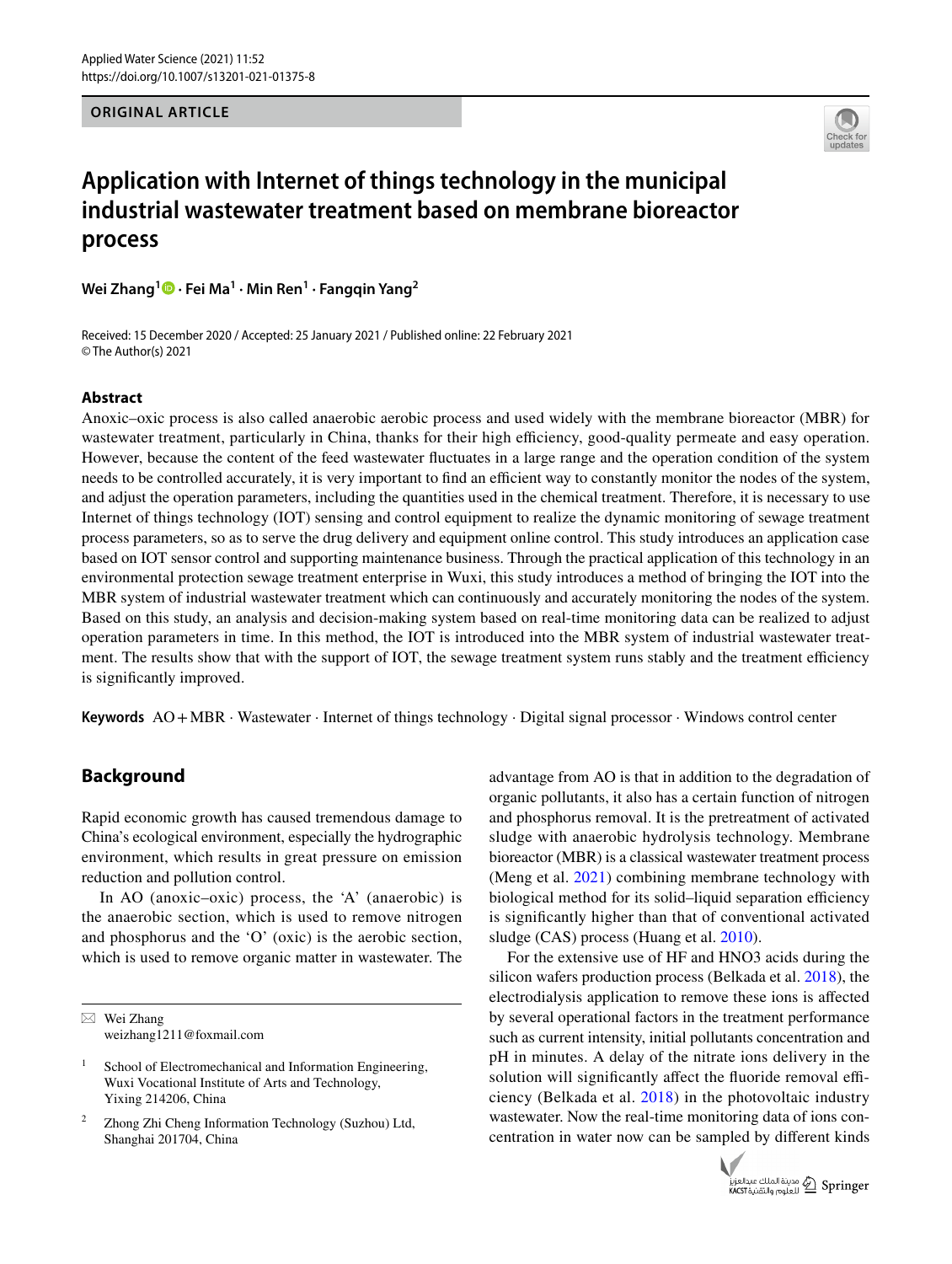of sensors and controllers deployed on the Internet of things platform. In fact, IOT facilities are widely used in wastewater treatment. A set of Internet of Things (IoT) applications was used on a 1000-pig farm to a smart wastewater treatment system which had a removal efficiency of biochemical oxygen (BOD), chemical oxygen (COD), and suspended solids (SS) to 93%, 89% and 97%, and 94%, 86% and 96% (Su et al. [2020\)](#page-11-1).

As a kind of wireless sensor networks using a promising technology for water quality monitoring and management, the use of wireless sensor on IOT networks facilities improves the current centralized systems and traditional manual methods, which makes the distributed intelligent water quality monitoring system adapt to the urban dynamic heterogeneous water distribution infrastructures (Martinez et al. [2020](#page-11-2)).

Just like in the Middle East and North Africa region, the use of wastewater is treated to an advancement by using IoT technologies and it can offer obvious benefits of freshwater without the problems of supply and cost (Rashid [2020](#page-11-3)). With these digital Internet of Things (IoT), well-designed systems may incorporate any or a combination of membrane bioreactor solutions supported by the right chemistry, delivered in the right quantity at the right spot under approach (Rashid [2020](#page-11-3)). And the Internet of Things (IoT) is an important technological innovation that can enhance industrial competitiveness and sustainability. In several districts, the applicability for promoting industrial sustainability of IoTs in smart manufacturing industry (including wastewater treatment) was verifed by an empirical study (Kao et al. [2019](#page-10-2)). Further, as an important part of wastewater treatment plants, IOT can provide important on-line monitoring data for the preparation of facility maintenance plan which is known as an electrical preventive maintenance (EPM) programs and prevent unnecessary damage and/or replacement due to neglect (Malhotra et al. [2021\)](#page-11-4).

With increasing effluent discharge standards, wastewater treatment plays a more important role in the social development (Wang et al. [2020](#page-11-5)). Multi-mode aerobic membrane bioreactor (AO+MBR) process has been applied in industrial wastewater treatment due to its merits such as high efficiency, good-quality permeate and easy operation (Al-Bayari et al. [2020](#page-10-3)).

Dedicated digital signal processor (DSP) is usually employed as control center of the wastewater treatment system. Windows control center (WinCC) platform connects the control nodes in the wastewater treatment process with IoT control equipment on the plant's dedicated network to achieve the best performance, and it can realize a kind of real-time control of the overall process. This mode has series of characters, which include low overall network latency, stable signal sampling, less communication traffc consumption, fexible adaptation to diferent working



conditions, overall technology, and so on. Each equipment status based on WinCC platform is reliable, which presented excellent in dedicated control performance. The daily equipment maintenance and process status changes, mainly relying on manual, ledger and video inspection (Huang et al. [2010\)](#page-10-0). While facing with city-level wastewater treatment system operation, maintenance management and water quality intelligent dynamic supervision business model, this model will face many deficiencies, such as complex liquid-phase working condition equipment working condition monitoring, environmental dynamic monitoring, manual daily inspection, the import and export of water quality monitoring, alarm valve, and so on. It is difficult to use the configuration platform as easy and convenient services such as pre-determining value strategies, predicting emergency situations and replacing assets in wearable equipment. Long-term robust operation of the wastewater treatment system at the city level also will bring predictable to the user. In this paper, a sewage treatment project in an economic development zone of Wuxi, China, was investigated as an example, the industrial wastewater treatment process based on AO + MBR membrane technology was discussed, and the key technology for the construction of a city-level wastewater treatment based on IoT control system platform was analyzed (dos Santos et al. [2021](#page-10-4)).

The Integrated Circuit Materials Industrial Park of Wuxi is serving the large silicon chip production, which mainly produces chemical mechanical polishing materials, highpurity chemical reagents, electronic gases, photoresists, mask plates, compound semiconductor materials, advanced packaging materials, and so on. By 2025, the scale of integrated circuit (IC) material industry will exceed 30 billion Yuan, and the park will become the largest integrated circuit material industry cluster in East China. Meanwhile more and more key enterprises are gathering in the industrial park. According to expectations, there will gather more than 50 key integrated circuit material enterprises.

The wastewater treatment project discussed in this paper mainly serves the newly built large silicon chip and components supporting enterprises, and it is an independent supporting sewage treatment plant for the area and is also a necessary condition for the smooth operation of the large silicon industrial park. The daily processing capacity is 50,000 tons. The park consists of three areas, which are chemical industry area (electronic chemicals area,  $5.5 \text{ km}^2$ ), large silicon wafer supporting area (800 acres) and components supporting area (700 acres). According to the implementation plan of water environment comprehensive treatment in Taihu Lake Basin, the over allowable discharge of  $\mathrm{COD}_{\mathrm{Cr}}$ , ammonia nitrogen, total nitrogen and total phosphorus is reduced by 50% (2005 is the base year) from 2012. The water quality target of hemp section of the canal is lower than 2.0, reaching class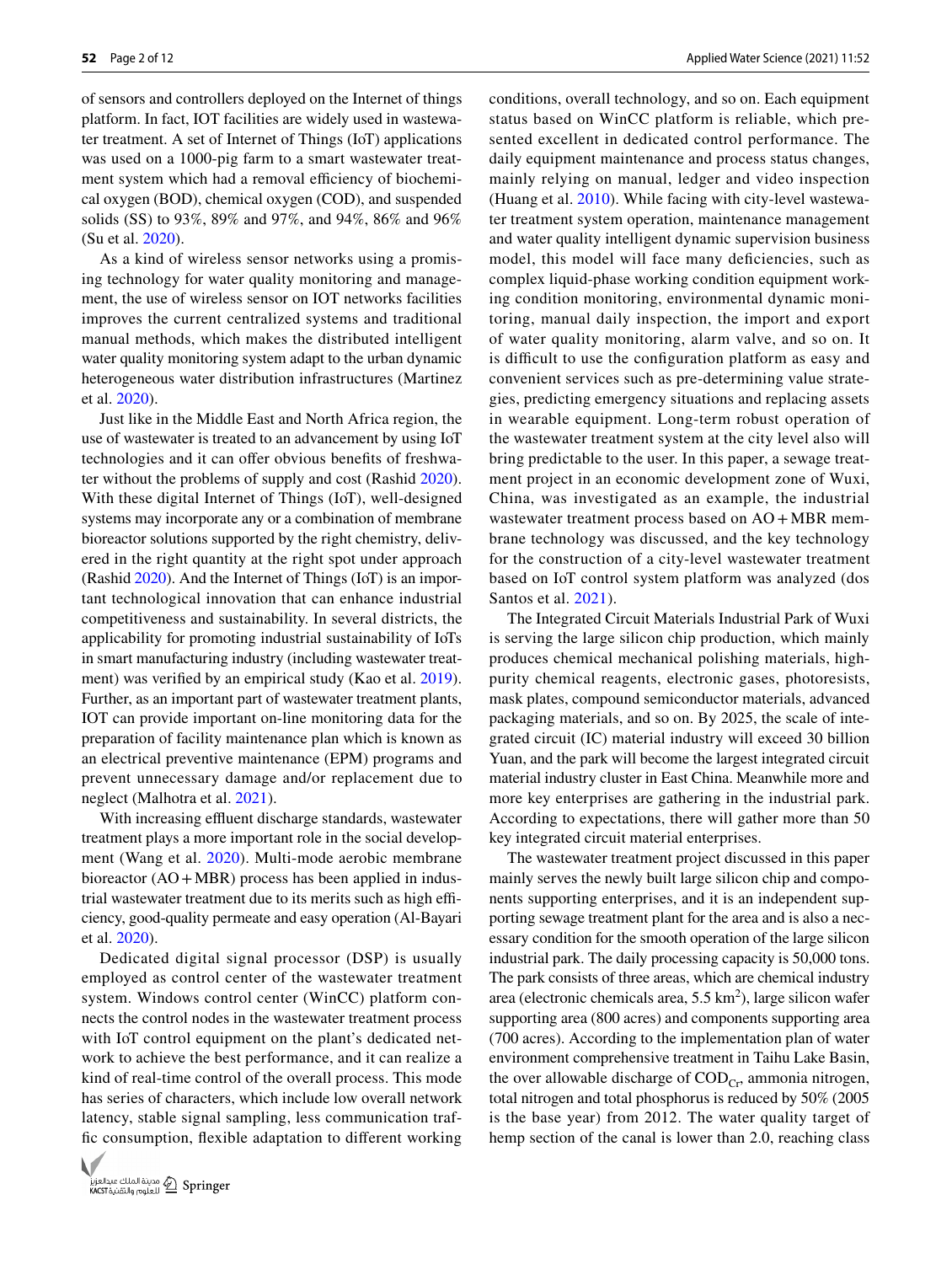V standard, total phosphorus reaching class IV and permanganate index reaching class III (Niaei et al. [2021](#page-11-6)).

## **Current characteristics of municipal‑scale industrial efuents**

- 1. More special equipment. Industrial wastewater treatment is an emerging sunrise industry, which has a broad application prospect. A variety of new sensors constantly spring up. This leads to poor interchangeability with the same type of equipment and a unifed maintenance standard. At the same time, with rapid development of electronic technology, wastewater treatment equipment and intelligent IT components, it is difficult to purchase the fttings when the old equipment upgrades.
- 2. Wastewater treatment capacity increases rapidly. With the raising of urbanization quality, industrial urban sewage treatment plants are used more and more widely. It also needs more capacity and new types of wastewater treatment. With the addition of diferent types of industrial production lines in the city, diferent industrial wastewater treatment facilities will be built.
- 3. Wastewater component changes signifcantly. The urban industrial wastewater to be treated will change signifcantly with the changes of seasons and plant process. Changes in the evolution of the wastewater components occur, resulting in the need for simultaneous and timely adjustments to subsequent wastewater treatment processes. In addition, in diferent seasons and weather, urban storm water can also signifcantly increase the management of urban industrial wastewater treatment.
- 4. Wastewater operations have signifcant risk. Industrial wastewater, dissolving large quantities of biochemical harmful substances, will harm the wastewater treatment plant pond, grille, primary sedimentation tank, sedimentation tank and other facilities. The sludge treatment, sludge storage tank, dewatering machine room and other nodes will be accompanied by a large number of toxic and hazardous substances, which will not only endanger the site operators, but also afects the routine maintenance of equipment and the quality of wastewater disposal.
- 5. Sewage equipment maintenance pressure. After a long period, various types of equipment in poor working conditions under the accumulation of wear and tear will lead to various types of failure. At the same time, the number and composition of the water are constantly changing. It is necessary to adjust the parameters of the sewage treatment equipment and drug delivery dynamically, and timely monitor the biochemical reaction quality. These will result in the equipment facing a lot of routine maintenance work.

## **Multi‑mode AO+MBR process**

The multi-mode  $AO + MBR$  process performs a function of degradation resistance, but bioreactors alone or membrane fltration alone cannot perform. Organic pollutants and suspended solids have a certain treatment efect. The conventional process of sludge separation is achieved by sedimentation tank, while the multi-mode  $AO + MBR$  process applies membrane separation technology. It replaces the conventional activated sludge process with secondary sedimentation tanks and deep treatment processes, and has the efect of removing the microorganisms on which the biological treatment process depends on the biological treatment process. The separation of the microorganisms from the culture medium (mixture) allows the microorganisms to be retained in the biochemical reaction tank, while ensuring that the effluent contains fewer microorganisms and other suspended solids. The multi-mode  $AO + MBR$ process is characterized by a complete separation of hydraulic retention time and sludge age in the bioreactor. The high sludge age with low residence time allows for a better and richer microbial population in the sludge, which not only increases the ability of resisting shock loads but also more stable effluent. The process provides an opportunity for organic pollutants, nitrogen and other pollutants to be discharged. The degradation of contaminants creates favorable conditions.

The multi-mode  $AO + MBR$  process is characterized by the immersion of a dedicated membrane module in a mixed solution, either pumped by an integrated membrane pump. Driven by the diferent water level, the water (through the microporous membrane) is drained out of the biochemical reaction cell, where microorganisms, cells and other particles are intercepted within the biochemical reaction cell. The most important feature of the submerged MBR is the exceptionally low operating pressure with transmembrane resistance typically not exceeding 50 kPa. The process adopts low diferential pressure and permeate fux, which has weak diferential polarization on the membrane surface and can be achieved by applying certain perturbations on the membrane surface. It is common practice to infate the membrane surface, thereby subjecting it to violent perturbations of the gas–liquid phases to retard this process efectively.

The multi-mode  $AO + MBR$  process owns the properties of small footprint, high treatment efficiency and stabilities. In the multi-mode  $AO + MBR$  process, the shortcomings of unstable water quality and easy expansion of the sludge in traditional process can be overcome by replacing the conventional activated sludge process with a membrane module instead of a secondary clarifer.

(1) High quality produced water fow

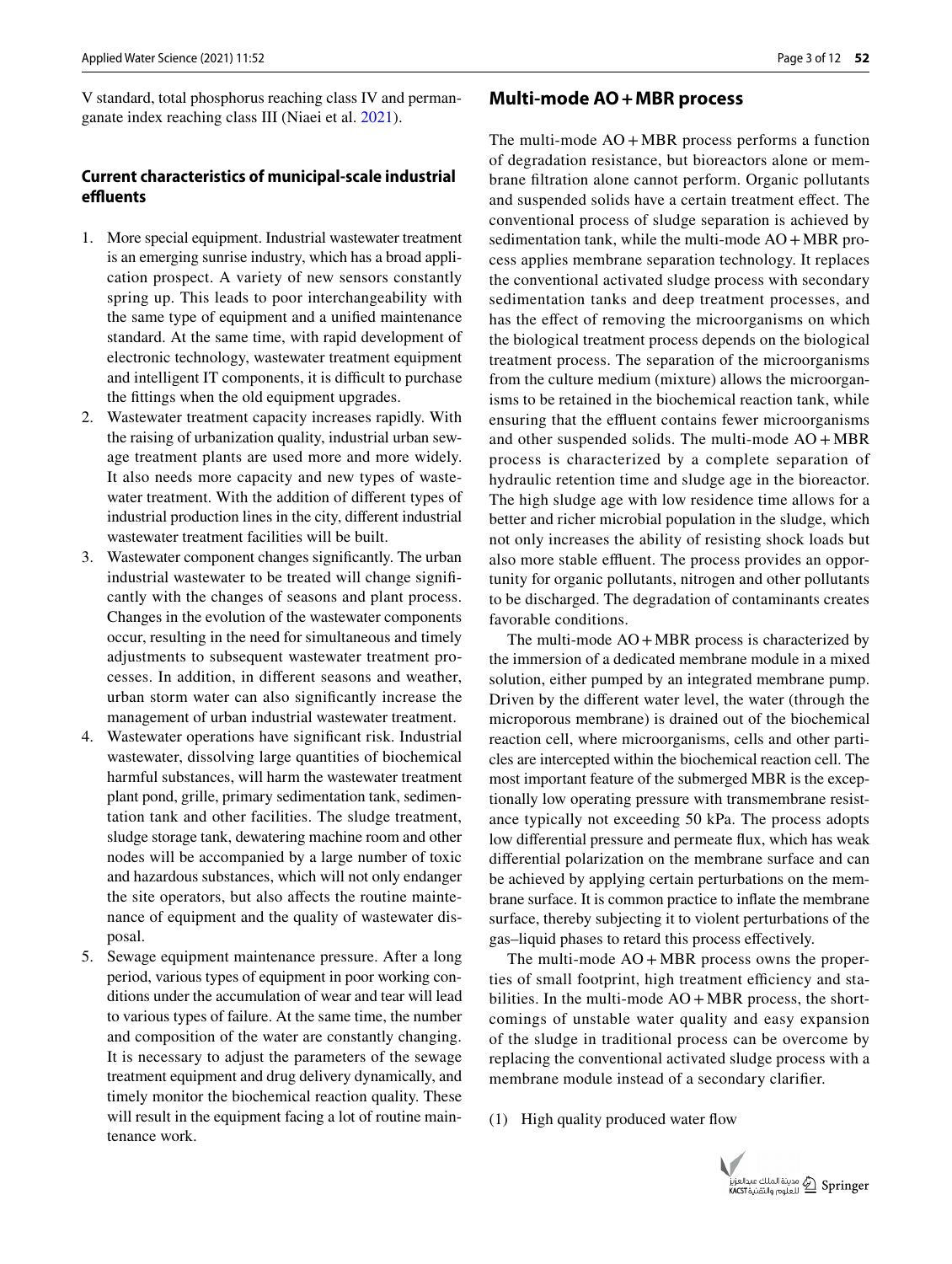After being treated with membrane bioreactor technology, the wastewater in general (where domestic wastewater accounts for a large proportion) has a COD up to 30 mg/L, BOD up to 5 mg/L, the content of  $NH_3-N$  near to 0. It can be directly recycled for cooling circulating water, domestic miscellaneous water and other felds, which is generally difficult to achieve in traditional processes. This high-quality water can be directly reused and may efectively reduce the subsequent treatment process and lower investment or operating costs.

All the activated sludge in the tank can be intercepted by the membrane separation (membrane pore size of  $0.1 \mu$ m). The biological co-metabolism is achieved, thus greatly increasing the removal rate of indestructible organic matter. The separation of mud age and hydraulic retention time is limited (Feng et al. [2021\)](#page-10-5). As a result, nitrifying bacteria with a long generation cycle can be efectively multiplied, which greatly increases the concentration of  $NH<sub>3</sub>-N$  in wastewater and obtain clear and high-quality reuse water. The turbidity of the effluent after treating by the membrane bioreactor can reach below 0.1 NTU and SDI value less than 3%. It can be used directly as feed water for sodium fltration or reverse osmosis, which provides the possibility for wastewater resource utilization and economic sustainability.

#### (2) Strong impact load resistance

Due to the high concentration of activated sludge in the membrane bioreactor, which is two to fve times that of the traditional process, the microbial population is rich and the biological chain is complete, so it has a strong ability to resist impact loading.

As a result of membrane separation, the sludge age and hydraulic retention time can be separated. Besides, the sludge concentration can be artifcially controlled according to the change of water quality and water quantity, and then, the control of volumetric load can ensure stable water quality.

#### (3) Easy expansion of processing capacity

As the membrane separation technology has strong modular characteristics, it has the characteristic of easy amplifcation and very convenient capacity expansion. The treatment capacity can be very convenient to achieve by increasing the discharge membrane unit and sludge concentration in the biological treatment building.

#### (4) Low amount of residual sludge

It can efectively reduce the cost of subsequent sludge disposal and reduce secondary pollution to the environment.



Due to the long age of the mud, the amount of residual sludge produced is low and stable.

(5) High degree of automation and stable control operation.

For any wastewater treatment system, its stable operation is very important. Thus, it is particularly important to improve the level of automation and control to reduce human interference. Intelligent control of the processing system can be achieved by using the necessary online instrumentation and necessary software programs and databases.

### **Process design scheme**

The wastewater from enterprises in the park is transported to the plant area of the project by special pressure pipes, in which the process of regulating tank+calcium removal tank + nitrification tank is adopted for the treatment of fluorine-containing wastewater, fine grid + aerated grit chamber+ membrane grid tank+hydrolysis acidifcation tank is used for pretreatment; multi-mode  $AO$  tank  $+MBR$ tank+ UV disinfection process is adopted for main wastewater treatment; pretreatment + multi-mode AO + MBR is used for main process of the project membrane process; this scheme has the advantages of stable treatment efect, rich operation experience, strong shock load resistance and saving floor area. Moreover, the proportion of industrial wastewater in this project is relatively high. MBR is more suitable for the complex water quality of industrial wastewater (Liu et al. [2021\)](#page-11-7). It can be combined with subsequent treatment units to remove pollutants such as refractory organics. The process flow is shown in Fig. [1.](#page-4-0)

The main biochemical process of this project is a "multimode AO+MBR membrane" process, which is character-ized by long residence time (Ji et al. [2021](#page-10-6)). Most of the nondegradable COD has been removed by aeration with delayed aeration, while the remaining was removed by aerosols.

After the above process treatment, the remaining COD has become more difficult to degrade by using biochemical processes, although the MBR membranes have largely retained insoluble COD.

Advanced oxidation technology (AOT) is now more commonly used in biodegradation of COD, which is the main application form of oxidation and known as deep oxidation technology. AOT was characterized by the generation of hydroxyl radicals (-OH) with strong oxidation capacity under high temperature and pressure, electric, acoustic, optical, and other conditions. Under suitable reaction conditions such as irradiation and catalysts, the oxidation of large molecules in refractory organic matter will be decomposed into small molecules of low or non-toxic substances (Rashid [2020](#page-11-3)). According to the way of producing free radicals and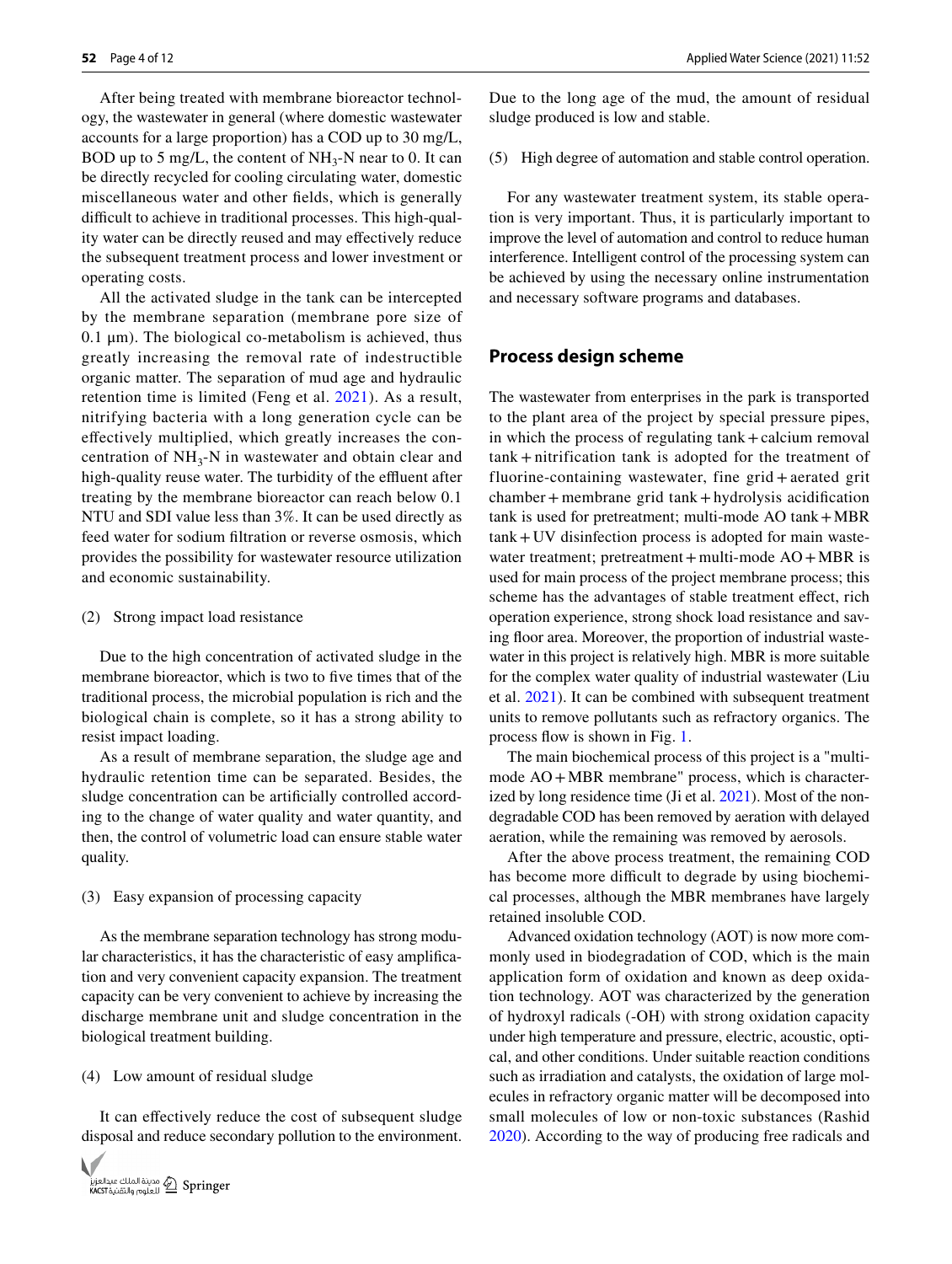

<span id="page-4-0"></span>Fig. 1. The flow charts of scheme

reaction conditions, they can be classifed as photochemical oxidation, catalytic wet oxidation, acoustic chemical oxidation, ozone oxidation, electrochemical oxidation, Fenton oxidation, etc.

In recent years, with the improvement of wastewater discharge standards, advanced oxidation technology in industrial park wastewater treatment and domestic municipal mixed sewage deep treatment has been widely applied in Tianjin, Hebei, Shandong, Beijing and other places. To provide protection for the effluent  $\text{COD}_{\text{Cr}}$  stable standard, the main technology is ozone oxidation and Fenton oxidation.

In this paper, the sewage treatment plant treats industrial waste water from 20 large silicon wafer manufacturing enterprises of the Integrated Circuit Materials Industrial Park of Wuxi. The Industrial sewage is collected from a complete diversion system which is composed of soil pipelines connected manufacturing enterprise's outfalls (Ji et al. [2021](#page-10-6)). Currently, the main sewage capacity is from Zhonghuan Semiconductor which can produce 750,000 pieces of 8-inch silicon wafers and 600,000 pieces of 12-inch silicon wafers every month. The sewage volume of the project has been about 10,000 tons/day in 2019 and will reach 20,800 tons/ day by the end of 2020, and 34,000 tons/day in 2023.

In another 10GW solar crystalline silicon chip slicing factory, the current maximum amount of sewage is 3,341 tons/day. And there will be some new industries entering the industrial park in the future, so it is difficult to predict accurately. Therefore, in the near future (2022), 10% of the total sewage volume will be considered and 30% of the total

sewage volume will be considered in the long term. Therefore, the total planning scale of sewage treatment plant can be determined as 50,000 tons / day.

## **IoT system design solutions**

Comprehensive China's water treatment plants are scattered and small. In addition, the water quality is diferent. They also have the disadvantages of weak investment, resource dispersion, backward management and technical personnel and lack of professional guidance.

The application of IoT can monitor various types of sewage treatment equipment network, which are attached in the whole process of the automatic control system, the city's sewage treatment nodes, production and sewage in the running state. Online control of pipe valves by IoT control nodes can also solve the shortcomings in the existing sewage treatment model. The establishment of the wastewater treatment system based on the IoT system can achieve real-time control of treatment production of all kinds of resources by preset confgurations (Su et al. [2020](#page-11-1)), and it also can further enhance the crisis operational response speed, standardized management, energy saving and economic efficiency.

Overall system framework has a top principle that the wastewater treatment needs to maintain 24-h continuous operation (Liu et al. [2014](#page-11-8)), and the sensor deployment method must ensure sufficient integrity mechanisms to

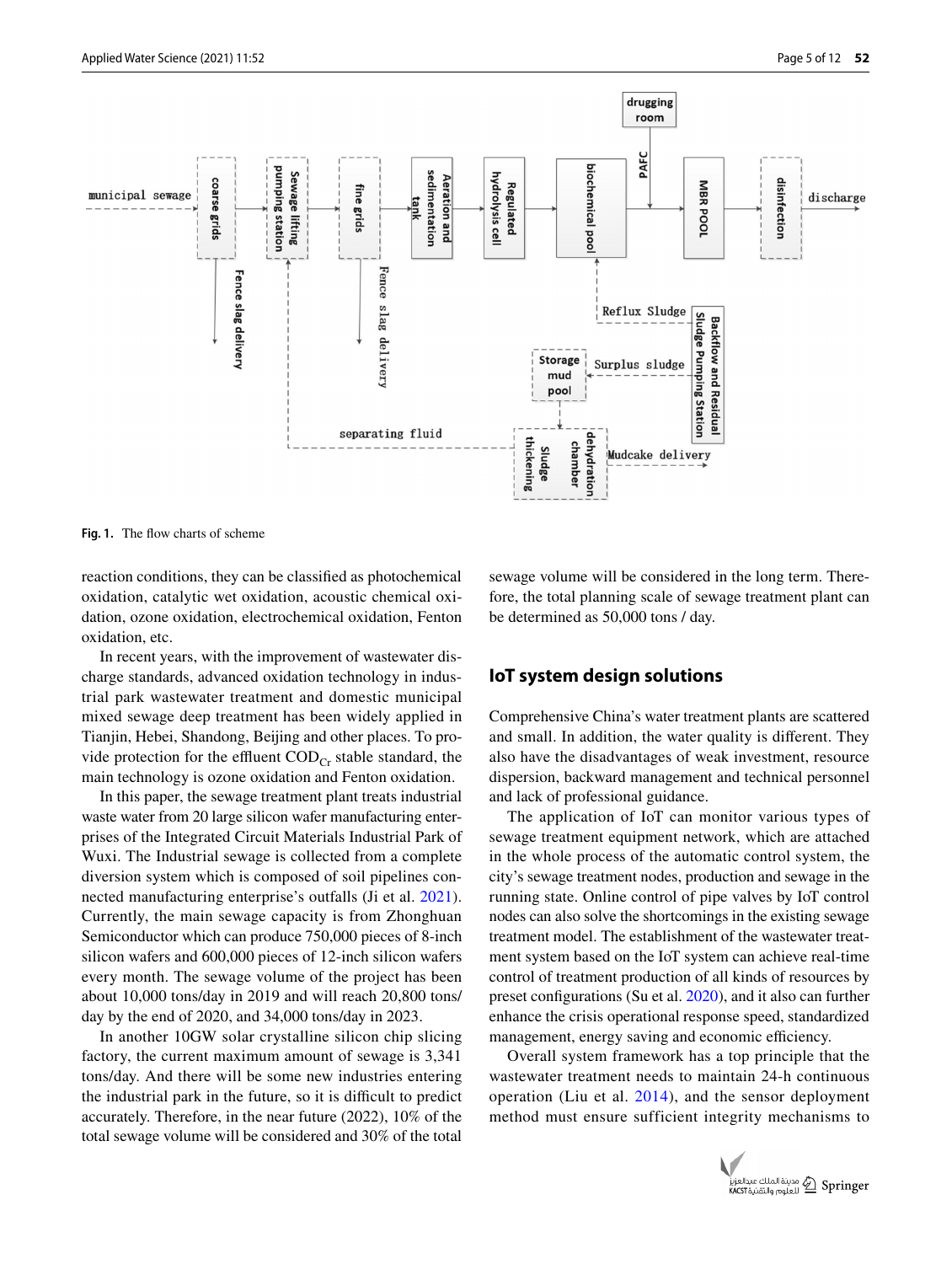protect stable operation of the wastewater treatment process from guaranteeing disasters in  $7 \times 24$  h.

The topological ring bus and edge computing can be used to realize centralized management, decentralized control and timely response of the system. An online supervision system for sewage treatment based on the IoT that monitors the real-time status of sewage treatment equipment, depending on the defnition of the implementation function, can also schedule management resources in real time. It is defned as four composition modules: the sensory, network, data and business layers (Drenoyanis et al. [2019](#page-10-7)).

The sensory layer is mainly composed of water quality monitoring and fow control IOT sensors (Somov et al. [2018\)](#page-11-9), which realize basic function control and strategy confguration through on-site intelligent gateway, water quality collection, fow rate and valve status at regular and frequent intervals. The sensory can execute switch and restart command.

The network layer consists of a data transmission bus such as Zigbee and a GPRS remote data transmission network (Liu et al.  $2010$ ), which is responsible for the transmission of wastewater treatment data to the central server.

The data layer is responsible for receiving and processing the sensor monitoring data transmitted from the feld IOT devices (Xiu et al. [2019\)](#page-11-10). Its function defnition is preliminarily fltered and pre-processed to the real-time collected data according to the device preset business thresholds and intelligent supervisory strategies. It also forms a number of diferent data modules such as device online status, device real-time parameters, device history status, device real-time alarms, device history alarms, and so on.

The business layer is mainly responsible for the data layer which is fltered to meet the business defnition of the data to achieve supervision and circulation (Jacob and Pravin [2018](#page-10-9)). While an alarm occurs, a wastewater treatment task

will be produced. After verifcation by business indicators, the platform will push the duty officer or supervisor audit a formation of regulatory tasks or operational requirements (Saharuddin et al. [2019\)](#page-11-11). The duty node operators fll in a task form which has duty information to the task distribution center with the feedback results on time (Fig. [2\)](#page-5-0).

The main functions of the system should be able to realize the wastewater IOT data collection, remote control of water quality after treatment, operation state supervision for equipment, maintenance staff scheduling, the wastewater treatment node communication, task work order flow, monitoring data management center, wastewater treatment IOT equipment center and other core contents (Asthana et al. [2019](#page-10-10)).

Sewage IOT data acquisition module (SIDAM) is compatible with all kinds of IOT monitoring device middleware for state data acquisition, and responsible for establishing a conversion channel to obtain several kinds of data collection and device control. In this sense, IOT data module can abstract diferent IOT devices from diferent models and types (Rezwan et al. [2019](#page-11-12)), according to the equipment asset number of the sewage treatment IOT device center. The module can identify the type of diferent devices in the perception layer and select a suitable data reading interface according to the device ID number.

The wastewater IOT data collection module (WICOM) can be used to pre-clean (Mangayarkarasi et al. [2019](#page-11-13)), control and pre-process the real-time IOT device data collected from the sensing layer, which is according to pre-processing intelligence policies and based on the device's operational status supervision.

*Remote control of water quality treatment (RECWAT)*: Remote control of water quality treatment equipment in the wastewater treatment process, such as various types of valves, roots fan, ultraviolet disinfection, drug delivery and other key control node (Murugaanandam et al. [2018](#page-11-14)),



<span id="page-5-0"></span>

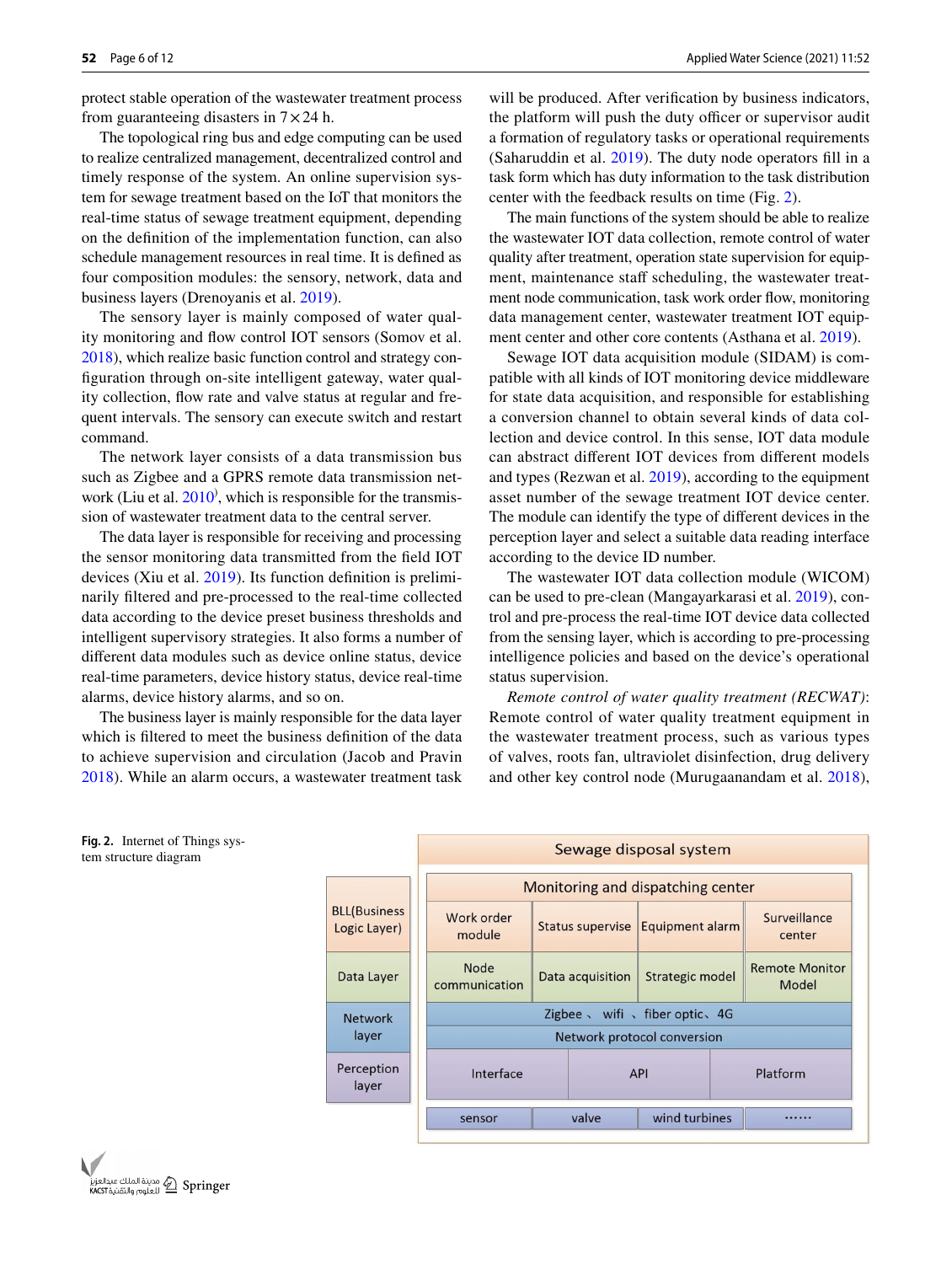can be adjusted according to the equipment operating state supervision of preset parameters, dynamic monitoring of water indicators. The implementation of preset strategies also can be applied under the quality control of wastewater treatment as well.

*Equipment operational status monitoring (EQOSM)* The multi-mode for  $AO + MBR$  membrane process is an economically efficient process for wastewater treatment, which is more suitable for toxic and harmful industrial wastewater treatment (Ji et al. [2021](#page-10-6)). This technology has good application results in some area projects, and high real-time monitoring requirements for key control indicators such as nitrogen, phosphorus, oxygen, microorganisms and transmembrane resistance. In the operation plant, the water data about the composition and volume need to be updated as quickly as possible according to the season, off-peak season, weather and other factors (Cheng et al. [2021](#page-10-11); Davila et al. [2021;](#page-10-12) Feng et al. [2021](#page-10-5); Galintin et al. [2021;](#page-10-13) Ji et al. [2021;](#page-10-6) Rashid [2020](#page-11-3)). The ability to preset the relevant control threshold and the specifc associated strategy is also needed, in order to achieve a timely adjustment of the wastewater treatment process under diferent combinations of monitoring indicators. After the system detection indicator triggers a preset threshold and associated policy action, an alarm message and preset action execution ledger are formed.

*Maintenance personnel dispatching (MAPDIS)* According to the detection alarms, the system pushes the execution draft task table to the supervisors in the duty center based on the equipment operation status supervision module. The MAPDIS can dynamically track the current location of the operators on-duty in the duty center where the center supervisors can adjust whole task work orders in wastewater treatment according to task scheduling information such as work type, location and ownership.

*Nodes communication (NoCom)* In the area of this study, 10 sewerage systems are currently in operation and another 17 sewerage systems are planned for construction. There are already two wastewater treatment plants with current sizes of 75,000  $\text{m}^3$ /d and 50,000  $\text{m}^3$ /d, respectively. Another one is under construction with a planned treatment capacity of 50,000 tons per day. The above-mentioned nodes will form a complete sewage treatment system including the collection, transportation, treatment and discharge of rainwater, domestic sewage and industrial wastewater from urban roads. The NoCom can collect real-time data flow from each sewage treatment nodes and timely report summary of water quality parameters and sewage treatment process, as well as real-time interaction of monitoring parameters. They can also control water input/output capacity online, and correct various types of drug dosage according to sewage treatment quantity dynamically.

*Task Work Order Distribution (TaWoD)* It serves the distribution of tasks under execution and can realize the dynamic confguration of task distribution order nodes. It has management of equipment maintenance operation tasks, wastewater treatment operations, emergency event alarms, parameter supervision and meter reading, daily equipment inspection, etc. It can be defned, generated and executed according to the service needs dynamically.

*Monitoring data management center (MoDaMaC)* As the central hub of the wastewater treatment IoT monitoring system, the MoDaMaC platform includes four subsystems: they are data receiving which can monitor IoT equipment (Soprani et al. [2018\)](#page-11-15), equipment log and alarm ledger, business work order, data statistical analysis and mobile task distribution. Each part collaborates to analyze and process the received data which are stored later. Data receiving subsystem is responsible for real-time data collection of various feld sensors and devices (Liu et al. [2018](#page-11-16)). Equipment log and alarm ledger can record water quality monitoring and equipment operation log data in a running database. Using the alarm ledgers, it can send out SMS and mobile alarm messages to the duty officer. The data statistical analysis subsystem provides various types of data statistical forms to managers, formation of task work orders, statistical task disposal rate, equipment failure rate, water quality qualifed rate, and water quality changes also can be in the report analysis operation. The mobile task distribution can release the dynamic quality data of wastewater treatment to the staf on duty at each node, and can track the trajectory of the mission.

*Wastewater treatment IoT equipment center (IotCenter)* Wastewater treatment environmental conditions are generally harsh, which is more serious in equipment and sensors wear (Girisrinivaas et al. [2017](#page-10-14); Liu et al. [2014](#page-11-8)). Frequent maintenance and turnover of equipments have many adverse efects on the continued operation of wastewater treatment lines (Guo et al. [2019;](#page-10-15) Murugaanandam et al. [2018](#page-11-14)). The IotCenter will enable the rapid and dynamic replacement of wastewater IOTW assets (Carrasquilla-Batista et al. [2017](#page-10-16); Mangayarkarasi et al. [2019\)](#page-11-13), which will signifcantly shorten the commissioning cycle for re-entry after equipment replacement. The IotCenter will form a list of equipment assets according to the whole system which can help other modules to optimize equipment maintenance schedule and alert abnormal faults from various types of assets.

#### **Innovation points**

1) The concepts about integration of IoT monitoring into wastewater treatment business processes.

In the study, the application of IoT system upgrades the automation and production control mode of the traditional confguration framework to collect the status and control

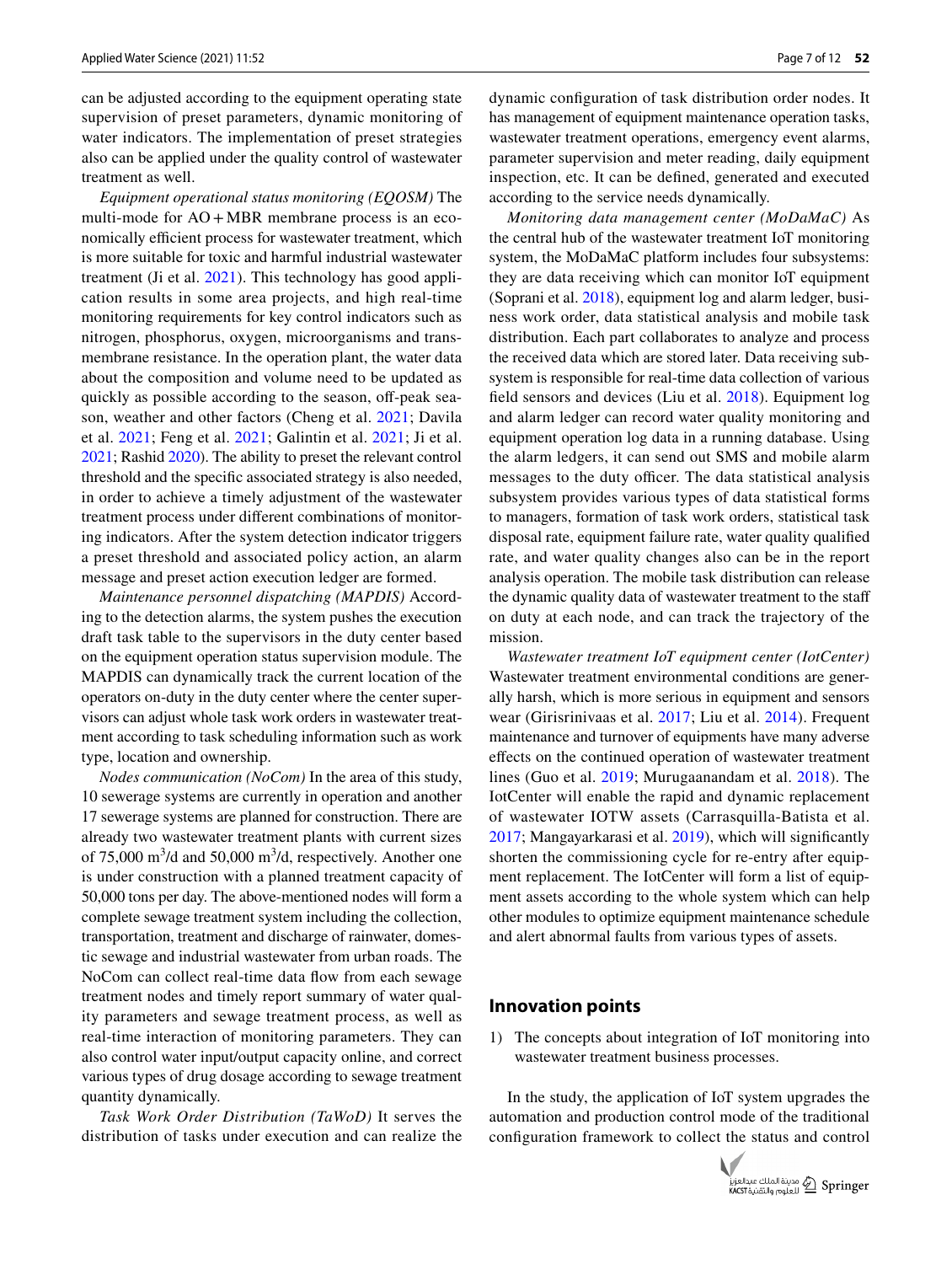information from the key nodes in the whole wastewater treatment process (Jacob and Pravin [2018](#page-10-9); Murugaanandam et al. [2018](#page-11-14); Samtani et al. [2016](#page-11-17)). Based on the wastewater collection nodes (Iyer and Giri [2020;](#page-10-17) Rezwan et al. [2019](#page-11-12)), equipment operation and maintenance status and wastewater plant environmental parameters, are collected to establish a comprehensive state of wastewater disposal factors, including the formation healthiness of wastewater treatment in quantifcation of the wastewater treatment process quality.

2) Establishment of mission management mechanisms to integrate personnel and specifc operations (Guo et al. [2019](#page-10-15); Mangayarkarasi et al. [2019\)](#page-11-13).

The model establishes a framework which has routine inspection, routine maintenance, equipment failure repair, task results review and staff single assessment for the sewage treatment line security system. It can integrate the sewage treatment line operators between specifc sewage process and equipment closely. As a result, a business interaction mechanism between personnel and the wastewater system is established to achieve a more efficient interaction mechanism among personnel operations and decision making, wastewater treatment line equipment, wastewater collection and treatment and discharge in the urban wastewater treatment process.

3) Formation of an online cloud platform for continuous testing of sewage treatment operations.

The establishment about a set of real-time online sewage disposal business cloud platform will involve the state of sewage disposal inspection (Drenoyanis et al. [2019](#page-10-7)), abnormal alarms, water quality monitoring, collection of tube wells, supplies put, maintenance control, personnel scheduling and other key business information, to achieve centralized operation and maintenance management. And it can further establish a set of wastewater disposal operation and maintenance big data monitoring system, which further study atmospheric precipitation, high crystal silicon wafer seasonal capacity adjustment, seasonal domestic wastewater and other factors, and wastewater treatment business with the connotation of correlation between the business, to achieve a further allocation of equipment, consumables, personnel, maintenance and other resources.

## **Case studies**

In this study, the case is a wastewater treatment project in the economic development zone in Wuxi. The main industrial wastewater comes from the large semiconductor wafer manufacturers in the integrated circuit materials industrial





<span id="page-7-0"></span>**Fig. 3.** Sewage treatment project site

park. The production of semiconductor chemical material supply–crystalline silicon wafer–polished wafer–epitaxial wafer–chip manufacturing, packaging test and other business processes will produce a large number of toxic and harmful industrial wastewater. According to the requirements of regulations such as the Regulations on the Prevention and Control of Water Pollution in Taihu Lake, Jiangsu Province, the emission targets for COD, ammonia nitrogen, total nitrogen, total phosphorus and other water pollutants are strictly limited (Fig. [3](#page-7-0)).

The total effluent volume of each enterprise is estimated to be 50,400 tpd in 2023, and the tailwater discharge will be connected through the tailwater discharge pipe to the Burning Point Canal. According to the Water System Plan, the flood level of a discharging water body is 5.22 m for a 20-year event, 5.37 m for a 50-year event and 5.65 m for a 100-year event. The main wastewater discharged by major silicon wafer manufacturers in the region includes: (1) domestic sewage (taken over directly); (2) production wastewater (treated by the "physicochemical+biochemical" treatment system); (3) sand-containing and primary rinsing water (coagulation, air fotation, fltration and other physicochemical treatment).

Industrial wastewater mainly includes fuorine wastewater, ammonia wastewater, alkali wastewater and sand wastewater. The fuoride wastewater is treated by homogenizing and adjusting the wastewater and adding excess calcium ions to coagulate and precipitate to produce calcium fuoride. The effluent standard is limited at 10 mg/L by the discharge standard of pollutants for municipal wastewater treatment plant and emission standard of pollutants from electronic industry. There will be about 704 t/d fuoride wastewater after the completion of Phase I and 1581 t/d after the completion of Phase II. The ammonia-containing wastewater is treated by adjusting the pH value and then nitrifying in the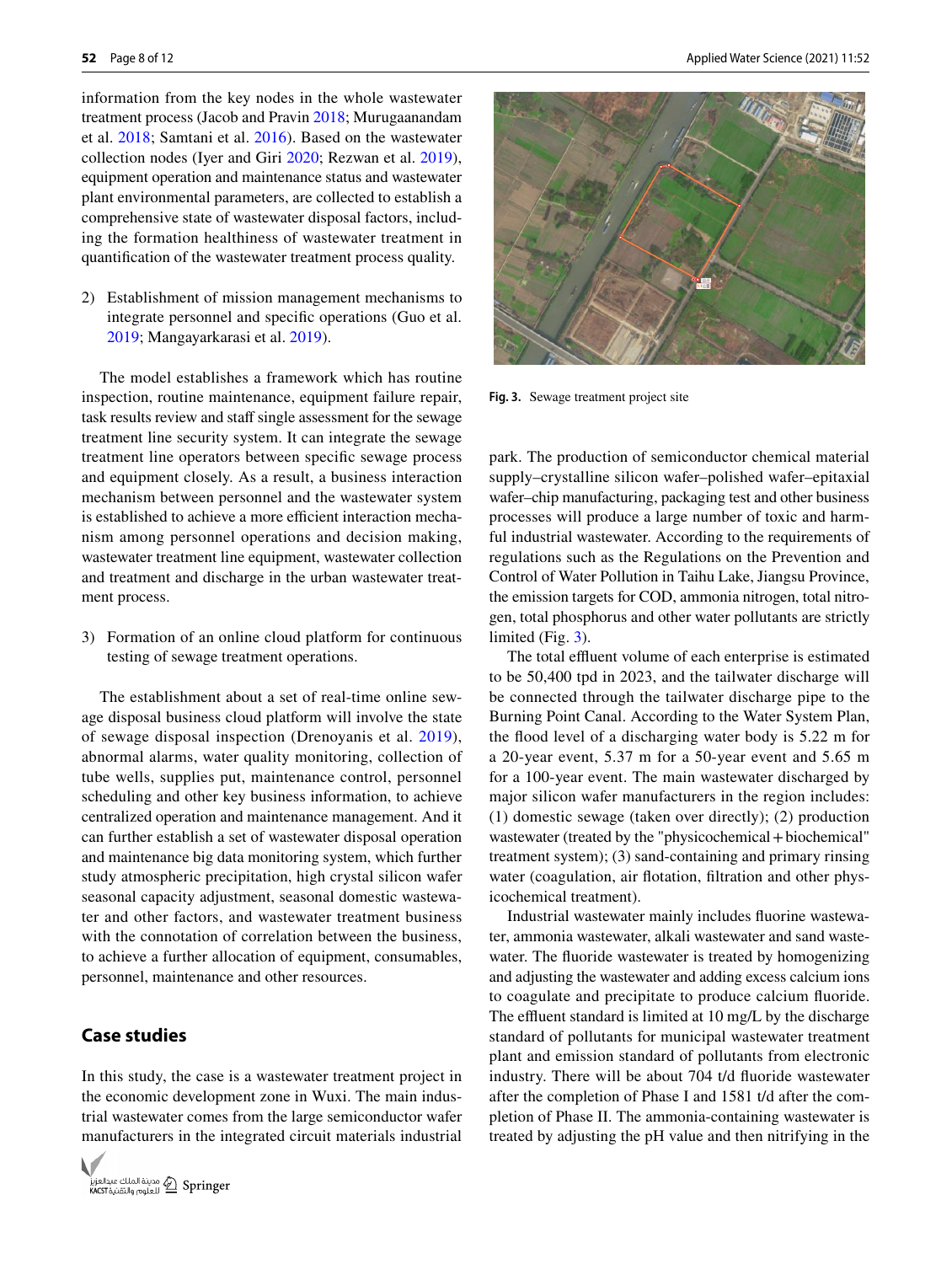Applied Water Science (2021) 11:52

AO biochemical tank. The ammonia nitrogen index of the effluent is less than 20 mg/L. The acid–base wastewater is adjusted to 6–8 through neutralization and homogenization.

The project is an urban wastewater treatment plant (accepting industrial wastewater) locating in the secondary protection area of Taihu Lake. According to Table [1](#page-8-0) standard and relevant regulations in the "Emission Limit Values of Major Water Pollutants from Urban Wastewater Treatment Plants and Key Industries in Taihu Lake Region" (DB32/1072–2018) (Table [2\)](#page-8-1), the main pollutants in the effluent quality should meet the requirements in the following Table [3](#page-9-0).

In this study, the multi-mode  $AO + MBR$  process was chosen to treat the wastewater from the large silicon wafer industry as the main component. The process has two processes to achieve 90% denitrification efficiency. It plays a key function that a separate bioreactor or a separate membrane filtration has a certain effect on the treatment of undegradable organic pollutants and suspended solids. The multi-mode AO+MBR process has the properties of small footprint, good treatment efficiency and stable sludge. In the multi-mode  $AO + MBR$  process, instead of the secondary sedimentation tank in the traditional activated sludge process, membrane modules are used for efficient solid-liquid separation which can overcome the shortcomings of the traditional process such as unstable effluent quality and sludge expansion.

#### <span id="page-8-0"></span>**Table 1** Statistics of sewage volume

<span id="page-8-1"></span>

| Serial number | Enterprise | Sewage volume in<br>$2020$ (Tons/day) | Sewage volume<br>in 2023 (Tons/<br>day) |  |  |
|---------------|------------|---------------------------------------|-----------------------------------------|--|--|
|               | А          | 20832                                 | 33998                                   |  |  |
| 2             | B          | 3341                                  | 3341                                    |  |  |
| 3             | C          | 1350                                  | 1350                                    |  |  |
| 4             | D          | 63.9                                  | 63.9                                    |  |  |
| 5             | E          | 2558.69                               | 11625                                   |  |  |
| Total         |            | 28145.59                              | 50378.77                                |  |  |
|               |            |                                       |                                         |  |  |

## **Efectiveness of system operation**

The stable operation of its process is very important. The use of IOT monitoring system to minimize the disturbance caused by manual meter reading, feeding and control can significantly improve the level of automation control, reduce the human overhaul and interference brought about by operational factors. This study defnes the IOT sewage treatment system module, which will realize the automation of the wastewater plant production process, human resources, equipment and instrumentation, procurement inventory and other production factors of information. The plant production scheduling, administrative office, logistics management, production environment monitoring network and visualization are included also. Above design point fts

| Stage                                 | Time    | 8-Inch product<br>Sewage volume<br>tonne $/d$ | 12-Inch product<br>Sewage volume<br>tonne $/d$ | Power effluent<br>quantity<br>Sewage volume<br>tonne $/d$ | Domestic sewage<br>volume<br>Sewage volume<br>tonne $/d$ | Total<br>tonne $/d$ |
|---------------------------------------|---------|-----------------------------------------------|------------------------------------------------|-----------------------------------------------------------|----------------------------------------------------------|---------------------|
| Power equipment commissioning         | 2018.11 |                                               |                                                | 1576                                                      | 89                                                       | 1665                |
| Part of the production equipment com- | 2018.12 | 1079                                          |                                                | 291                                                       | 89                                                       | 1459                |
| missioning                            | 2019.01 | 2541                                          |                                                | 476                                                       | 142                                                      | 3159                |
|                                       | 2019.07 | 5461                                          | 1500                                           | 1728                                                      | 142                                                      | 8831                |
| 8-inch 500,000<br>12-inch 150,000     | 2020.01 | 6234                                          | 3508                                           | 2219                                                      | 178                                                      | 12139               |
| 8-inch 750,000<br>12-inch 150,000     | 2020.07 | 9529                                          | 3508                                           | 3101                                                      | 267                                                      | 16405               |
| 8-inch 750,000<br>12-inch 300,000     | 2021.01 | 9529                                          | 7016                                           | 4020                                                      | 267                                                      | 20832               |
| 8-inch 900,000<br>12-inch 300,000     | 2021.07 | 12863                                         | 7016                                           | 4908                                                      | 267                                                      | 25054               |
| 8-inch 900,000<br>12-inch 450,000     | 2022.01 | 12863                                         | 10524                                          | 5827                                                      | 356                                                      | 29570               |
| 8-inch 900,000<br>12-inch 450,000     | 2022.07 | 12863                                         | 10524                                          | 5827                                                      | 356                                                      | 29570               |
| 8-inch 900,000<br>12-inch 600,000     | 2023.1  | 12863                                         | 14033                                          | 6746                                                      | 356                                                      | 33998               |

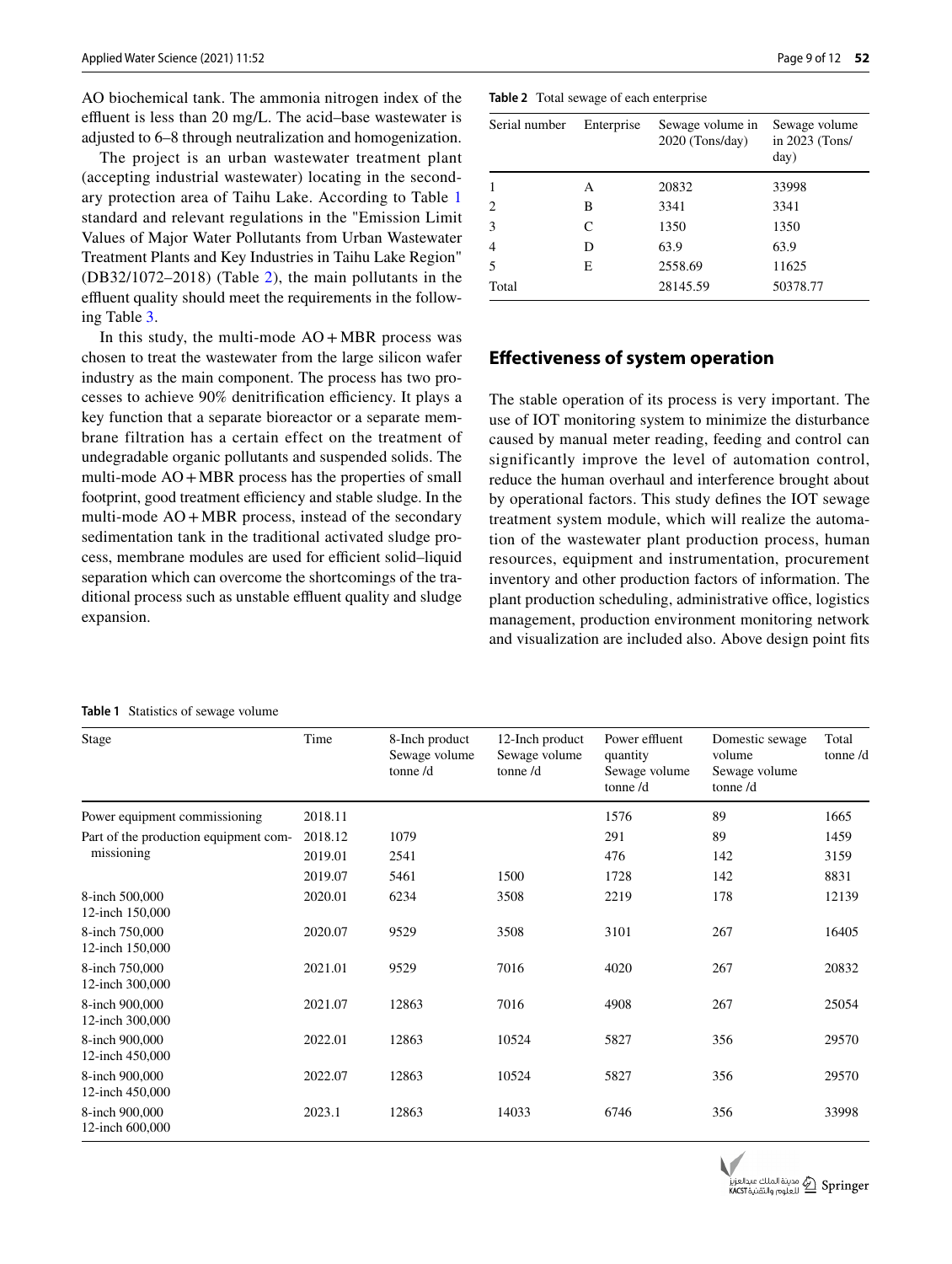<span id="page-9-0"></span>**Table 3** Main pollutants of effluent water quality

|        | Pollutant name chemical oxygen biochemical<br>demand $(COD_{Cr})$ oxygen demand | (BOD) | (SS) | $(NH_2-N)$<br>suspension ammonia nitro-<br>gen | (TN)total nitro-<br>gen | (TP)<br>total phosphorus limit values | Fluoride emission |
|--------|---------------------------------------------------------------------------------|-------|------|------------------------------------------------|-------------------------|---------------------------------------|-------------------|
| (mg/L) | 40                                                                              |       | 10   | 3(5)                                           | 10(12)                  | 0.3                                   |                   |

(1) The value outside the bracket is the control indicator when the water T is >12℃, and the value inside the bracket is the control indicator when the water T is  $\leq 12$  °C

(2) The standard in reeling, hemp spinning, inorganic chemicals, phosphate fertilizer, sulfuric acid, paper industry wastewater when  $T \le 12$  o C TN is still according to 10 mg/L

the current requirements from Chinese government departments. Economic sectors needs to build up the e-government and e-commerce which accelerate the construction of the wastewater plant into a highly automated and information technology level as convenient management of modern sewage treatment enterprises.

- (1) Follow "decentralized control, centralized management". According to the requirements of the production process and the process function, the model can ft in with all the needs of the process function for detection and control site settings. To ensure the operation stability and reliability of all parts of the system after the failure from one of them, the whole system performance is optimized for the service of process production. The platform has a design concept which is "centralized monitoring and management, decentralized control", and it can ensure the operational efficiency of the entire wastewater treatment plant.
- (2) Meet the automated control. The platform can achieve management of wastewater treatment plant production, wastewater treatment process, and the automated control in the confguration of the integrity and adaptability. The principle of integration should choose efficient integrated equipment, which is easy to control, management and maintenance. The principle of modularization, commercialized, generalized and modular structured equipment should be used in both software and hardware, so that the system has strong expansion capability.
- (3) According to the requirements of the process and the characteristics of the equipment, control stations and network are set up. Three levels of control should be achieved: frst, the feld at the machine manual control; second, the local control station unit centralized automatic control; third, centralized control of the central control room plant-wide control.
- (4) The hardware configuration should be in line with international industrial standards with high reliability, strong adaptability, fexible expansion, easy operation and maintenance. It should also be confgured with an open architecture, good human–machine interface,



complete system platform software. Management and monitoring software is developed from the perspective of ease of management and optimal control. The potential in redevelopment by the user is also considered. The supplier of the equipment is able to provide longterm technical support and service, while spare parts are guaranteed.

(5) Higher system cost performance. The design of the system takes into account production, management, safety, economy and other factors. The process and related equipment are integrated into the system. Considering the selection of equipment, the selection of well-known professional manufacturers with rich experience, the ability as the supply wastewater plant products supplier, can improve the reliability of sewage treatment signifcantly. On this basis, while considering the investment of the construction side, the system can achieve advanced technology, reliable performance and reasonably costs.

# **Conclusion**

After the sewage treatment plant is completed and put into operation, a large amount of pollutants can be intercepted every year. Furthermore, the treated tail water can be used as water supply source for road landscape. Obviously, the project has a signifcant efect on improving regional water environment quality, and its environmental benefts are huge. The estimated pollutants can be reduced each year as follows (Table [4](#page-10-18)):

The indirect economic benefts of the project are mainly refected by reducing the economic losses caused by water pollution to the society. It can reduce the investment and running cost to the enterprises in the park obviously while compare to decentralized sewage treatment method. The sewage contains nutrients such as  $BOD<sub>5</sub>$ , N, P and K, which can be transformed into mud cake after sewage treatment, and they can be used as garden fertilizer. While the plant is fnished, the water quality of Taihu Lake will be signifcantly improved also.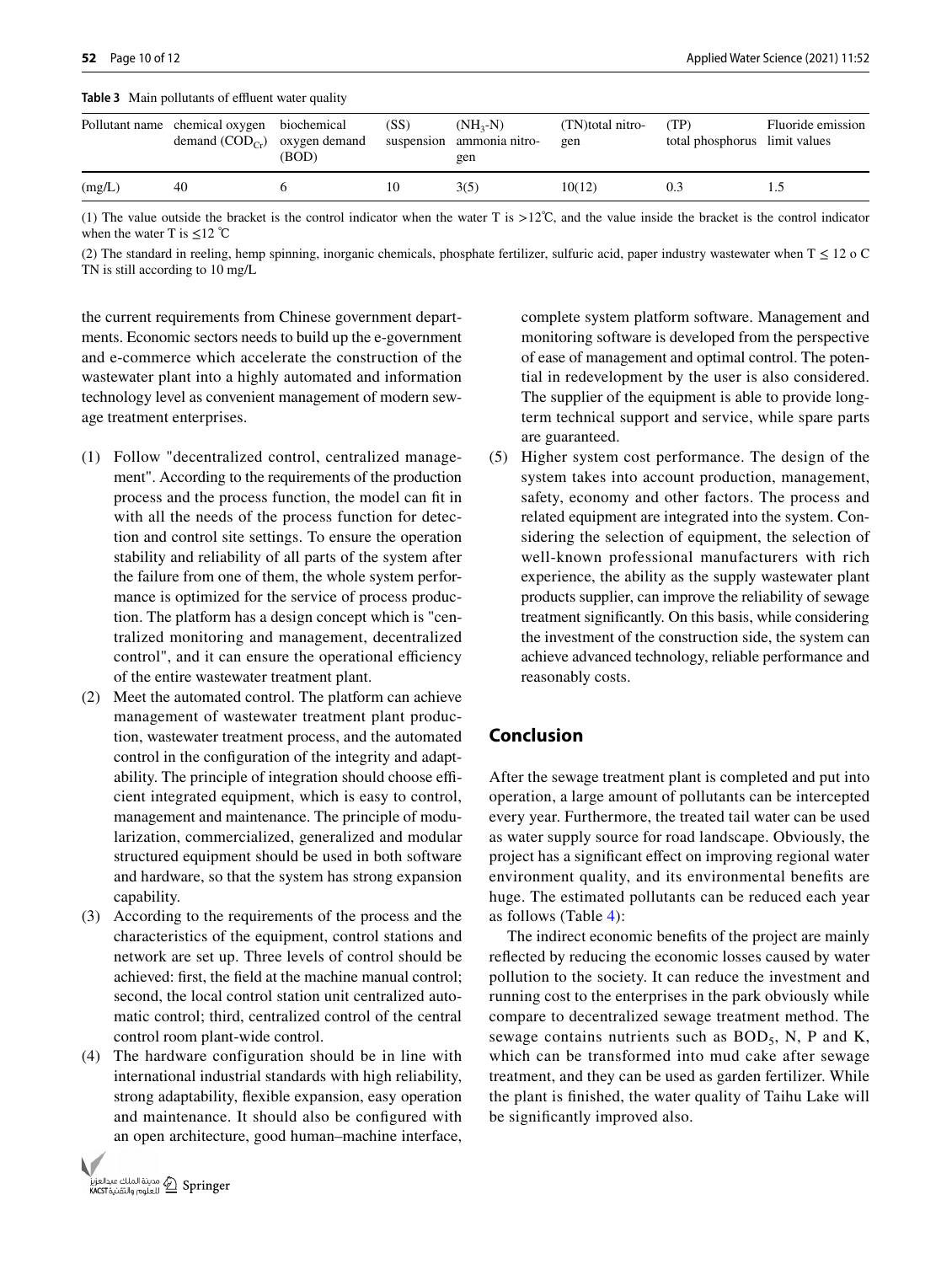<span id="page-10-18"></span>

| Table 4 System inlet and outlet<br>water quality (mg/L) | Project           | BOD <sub>5</sub> | CODCr  | SS     | TN     | $NH_{2}-N$ | TP   | Thloride |
|---------------------------------------------------------|-------------------|------------------|--------|--------|--------|------------|------|----------|
|                                                         | Inflow water      | 180              | 350    | 300    |        | 40         | 4.3  |          |
|                                                         | Designed effluent | ≤6               | $<$ 40 | $<$ 10 | $<$ 10 |            | <0.3 | ≤1.5     |

**Acknowledgements** This work was supported by National Key Research and Development Project of China (2017YFB0403504).

**Funding** The author(s) received no specific funding for this work.

#### **Compliance with ethical standards**

**Conflict of interest** The authors declared that we have no confict of interest.

**Open Access** This article is licensed under a Creative Commons Attribution 4.0 International License, which permits use, sharing, adaptation, distribution and reproduction in any medium or format, as long as you give appropriate credit to the original author(s) and the source, provide a link to the Creative Commons licence, and indicate if changes were made. The images or other third party material in this article are included in the article's Creative Commons licence, unless indicated otherwise in a credit line to the material. If material is not included in the article's Creative Commons licence and your intended use is not permitted by statutory regulation or exceeds the permitted use, you will need to obtain permission directly from the copyright holder. To view a copy of this licence, visit <http://creativecommons.org/licenses/by/4.0/>.

## **References**

- <span id="page-10-3"></span>Al-Bayari O, Sadoun B, Shatnawi N (2020) An Internet and wireless networking-based water pipes web application for fault reporting. Int J Commun Syst 33:12.<https://doi.org/10.1002/dac.4363>
- <span id="page-10-10"></span>Asthana N, Bahl R, IEEE (2019) IoT device for sewage gas monitoring and alert system. In: Proceedings of 2019 1st international conference on innovations in information and communication technology. IEEE, New York
- <span id="page-10-1"></span>Belkada FD et al (2018) Electrodialysis for fuoride and nitrate removal from synthesized photovoltaic industry wastewater. Sep Purif Technol 204:108–115. [https://doi.org/10.1016/j.seppu](https://doi.org/10.1016/j.seppur.2018.04.068) [r.2018.04.068](https://doi.org/10.1016/j.seppur.2018.04.068)
- <span id="page-10-16"></span>Carrasquilla-Batista A, Chacon-Rodriguez A, Murillo-Vega F, Nunez-Montero K, Gomez-Espinoza O, Guerrero-Barrantes M (2017) Characterization of biomass pellets from Chlorella vulgaris microalgal production using industrial wastewater. In: 2017 international conference in energy and sustainability in small developing economies
- <span id="page-10-11"></span>Cheng BY, Wang Y, Hua YM, Heal KV (2021) The performance of nitrate-reducing Fe(II) oxidation processes under variable initial

Fe/N ratios: The fate of nitrogen and iron species. Front Environ Sci Eng 15:12. <https://doi.org/10.1007/s11783-020-1366-2>

- <span id="page-10-12"></span>Davila J, Sulbaran M, Pena-Vera M, Perez-Perez E, Nelson V (2021) Biological activity of black liquor, lignin and vinasse. Ciencia E Ingenieria 42:11–21
- <span id="page-10-4"></span>dos Santos AJ, Sires I, Brillas E (2021) Removal of bisphenol A from acidic sulfate medium and urban wastewater using persulfate activated with electroregenerated Fe2+. Chemosphere 263:11. <https://doi.org/10.1016/j.chemosphere.2020.128271>
- <span id="page-10-7"></span>Drenoyanis A, Raad R, Wady I, Krogh C (2019) Implementation of an IoT based radar sensor network for wastewater. Manag Sens 19:31. <https://doi.org/10.3390/s19020254>
- <span id="page-10-5"></span>Feng HR, Liu M, Zeng W, Chen Y (2021) Optimization of the O-3/ H2O2 process with response surface methodology for pretreatment of mother liquor of gas feld wastewater. Front Environ Sci Eng 15:13.<https://doi.org/10.1007/s11783-020-1371-5>
- <span id="page-10-13"></span>Galintin O, Rasit N, Hamzah S (2021) Production and characterization of eco enzyme produced from fruit and vegetable wastes and its infuence on the aquaculture sludge biointerface research in applied. Chemistry 11:10205–10214. [https://doi.](https://doi.org/10.33263/briac113.1020510214) [org/10.33263/briac113.1020510214](https://doi.org/10.33263/briac113.1020510214)
- <span id="page-10-14"></span>Girisrinivaas R, Parthipan V, Ieee (2017) Drainage overfow monitoring system using IoT (DOMS). In: 2017 IEEE international conference on power, control, signals and instrumentation engineering.
- <span id="page-10-15"></span>Guo ZY, Sun YJ, Pan SY, Chiang PC (2019) Integration of green energy and advanced energy-efficient technologies for municipal wastewater treatment plants. Int J Environ Res Public Health. <https://doi.org/10.3390/ijerph16071282>
- <span id="page-10-0"></span>Huang X, Xiao K, Shen YX (2010) Recent advances in membrane bioreactor technology for wastewater treatment in China. Front Environ Sci Eng China 4:245–271. [https://doi.org/10.1007/s1178](https://doi.org/10.1007/s11783-010-0240-z) [3-010-0240-z](https://doi.org/10.1007/s11783-010-0240-z)
- <span id="page-10-17"></span>Iyer LS, Giri SV (2020) Harnessing technology for mitigating water woes in the city of Bengaluru. In: George A, Pandian AS, Ayshwarya B, Stephen R (eds) Third national conference on computational intelligence, vol 1427. J Phys Conf Ser. Iop Publishing Ltd, Bristol.<https://doi.org/10.1088/1742-6596/1427/1/012004>
- <span id="page-10-9"></span>Jacob TP, Pravin A (2018) Environmental pollution alerting system using IOT research. J Pharm Biol Chem Sc 9:403–406
- <span id="page-10-6"></span>Ji MZ, Liu ZC, Sun KL, Li ZF, Fan XY, Li Q (2021) Bacteriophages in water pollution control: advantages and limitations . Front 15:15. <https://doi.org/10.1007/s11783-020-1378-y>
- <span id="page-10-2"></span>Kao YS, Nawata K, Huang CY (2019) Evaluating the performance of systemic innovation problems of the IoT in manufacturing industries by novel MCDM methods. Sustainability 11:33. [https://doi.](https://doi.org/10.3390/su11184970) [org/10.3390/su11184970](https://doi.org/10.3390/su11184970)
- <span id="page-10-8"></span>Liu YS, Du F, Yuan L, Zeng H, Kong SF (2010) Production of lightweight ceramisite from iron ore tailings and its performance